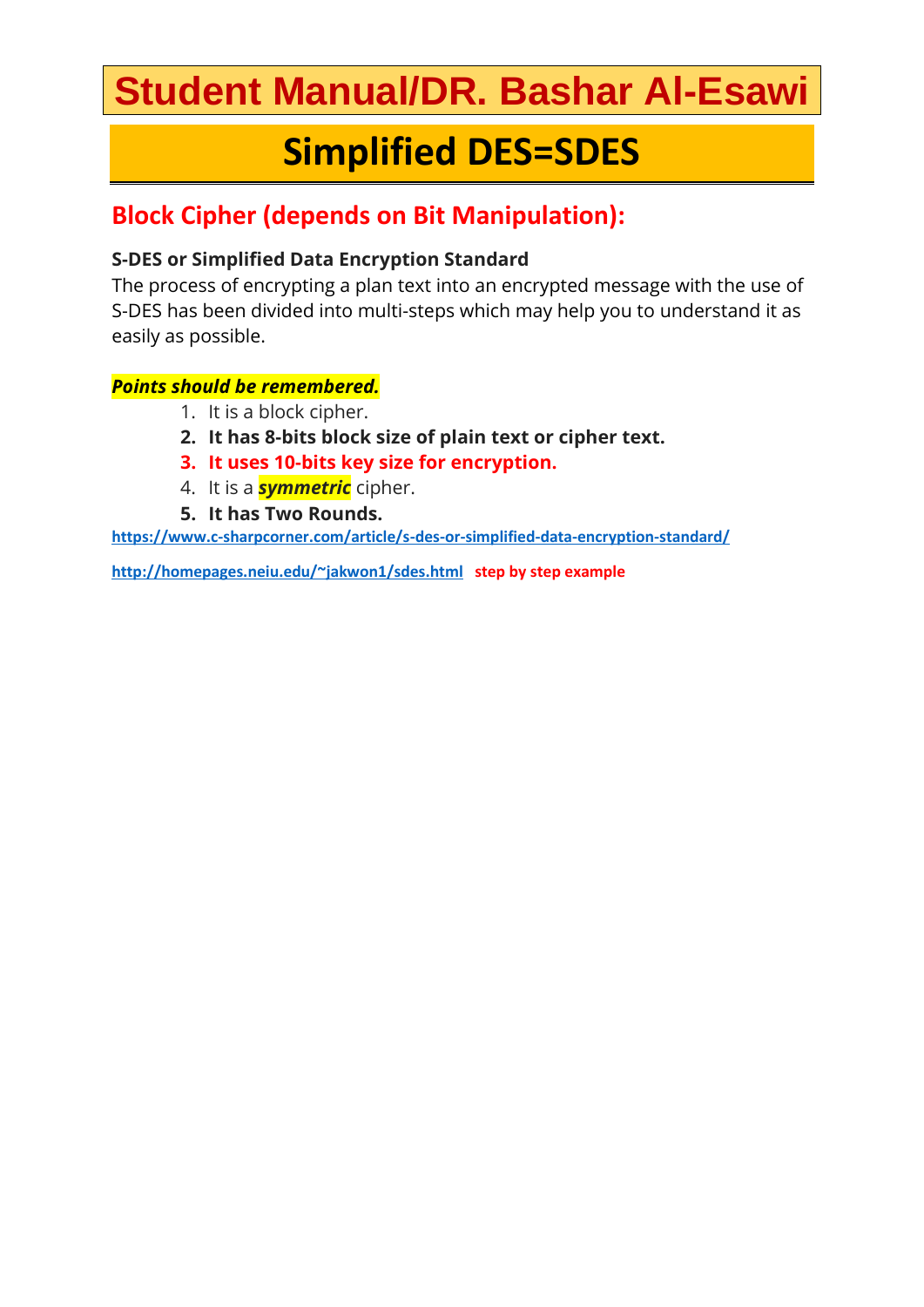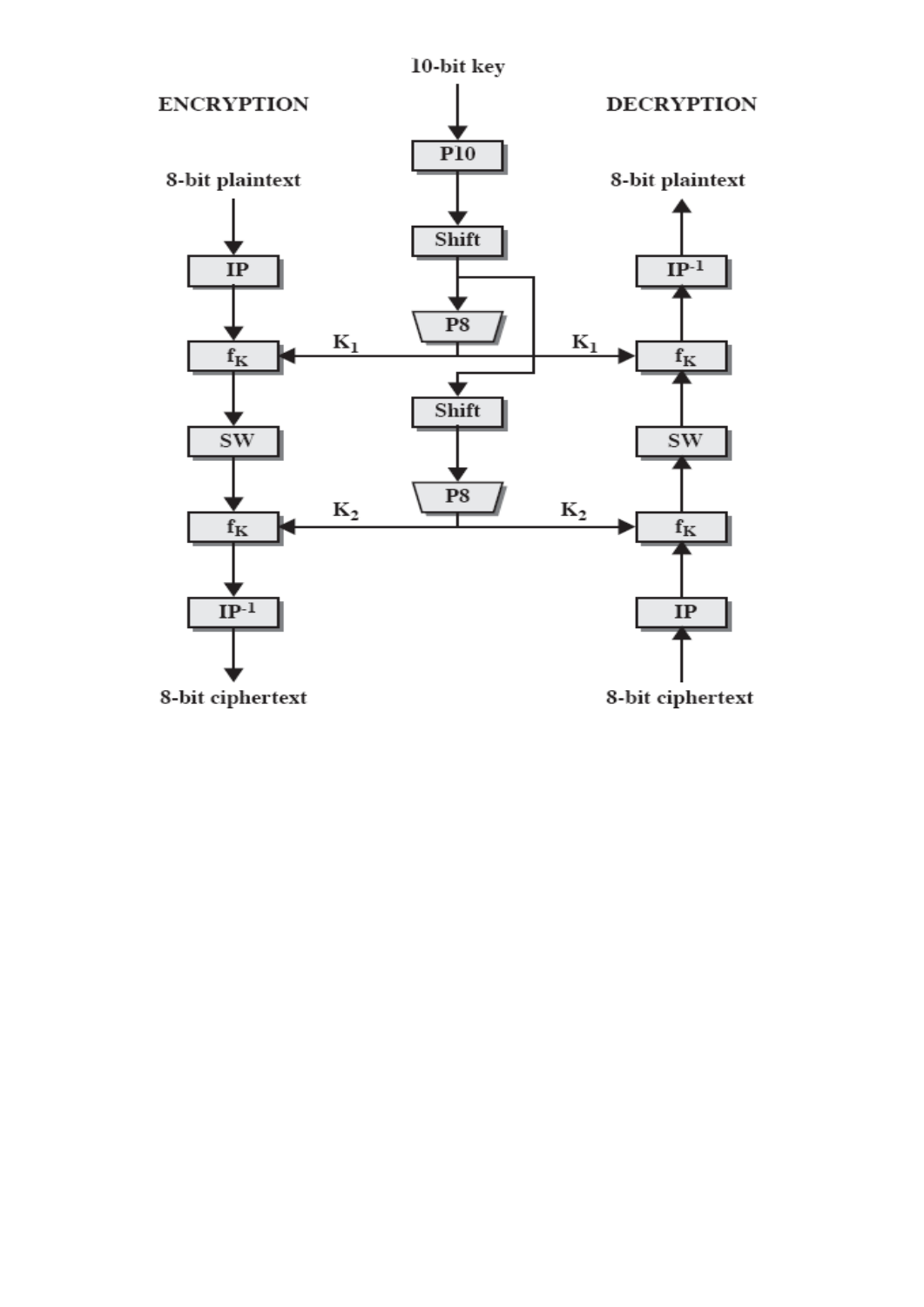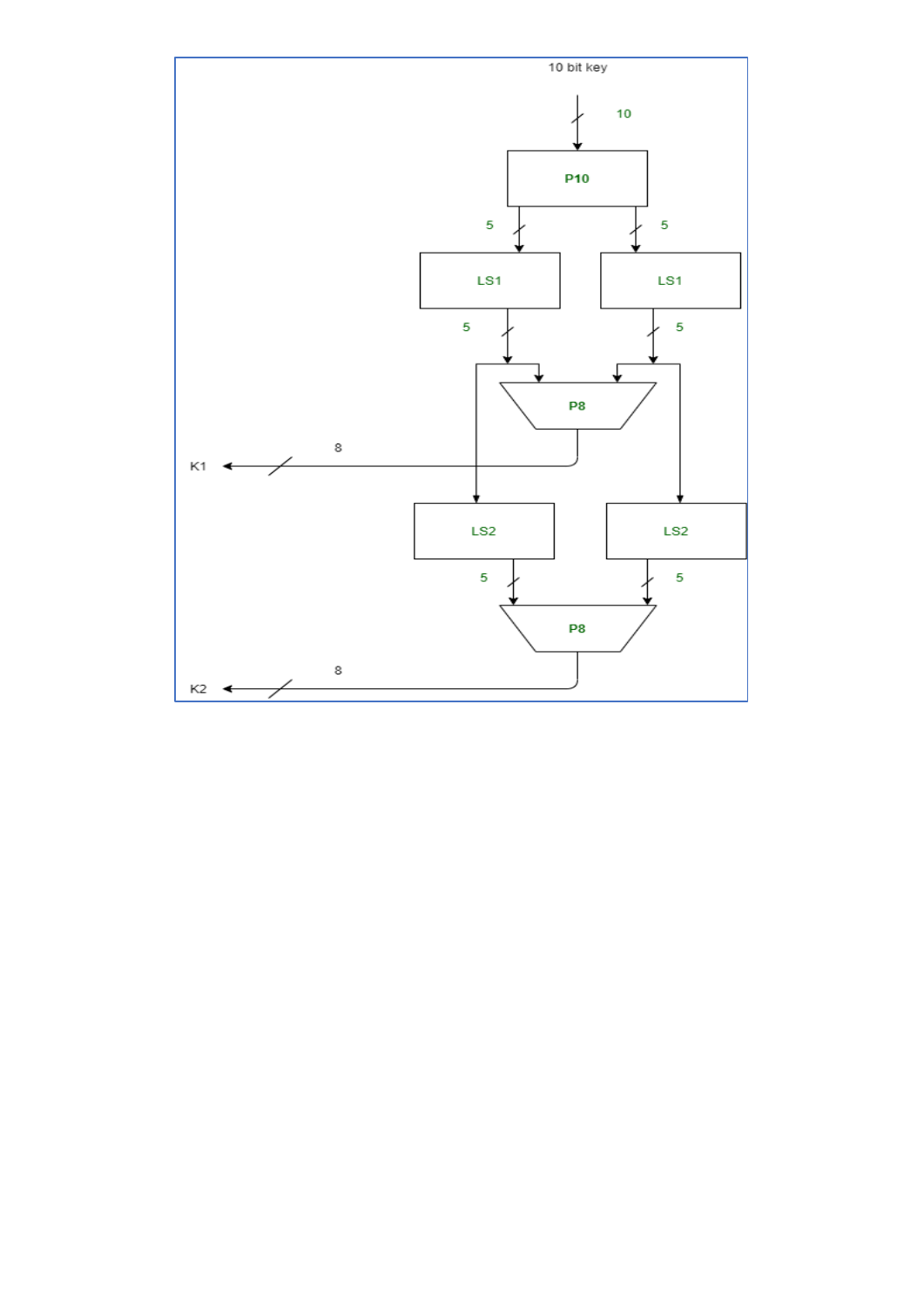### **<https://www.youtube.com/watch?v=3jGMCyOXOV8>**

### **[https://www.youtube.com/watch?v=fdJokZ\\_gkl4](https://www.youtube.com/watch?v=fdJokZ_gkl4)**

### **Simplified DES**

- Input (plaintext) block: 8-bits
- Output (ciphertext) block: 8-bits
- $\blacktriangleright$  Key: 10-bits
- $\blacktriangleright$  Rounds: 2
- Round keys generated using permutations and left shifts
- Encryption: initial permutation, round function, switch halves
- Decryption: Same as encryption, except round keys used in opposite order

### **S-DES Operations**

 $\blacktriangleright$  P10 (permutate)

Input: 12345678910 Output: 3 5 2 7 4 10 1 9 8 6

 $\triangleright$  P8 (select and permutate)

```
Input: 12345678910
Output: 637485109
```
 $\blacktriangleright$  P4 (permutate)

Input : 1 2 3 4

```
Output: 2 4 3 1
```
### **Steps of S-DES can be summarized as follow:**

**Step1**: Plain Text must be 8-Bits as a block. **Step2**: Key that agree between S/R must be 10-bits **Step3**: Cipher text must be 8-Bits. **Step4**: Key generation **Step5**: Ciphertext =  $\mathbf{IP}$ <sup>1</sup> ( $\mathbf{f}_{K2}$  (**SW** ( $\mathbf{f}_{K1}$  (**IP** (plaintext)))))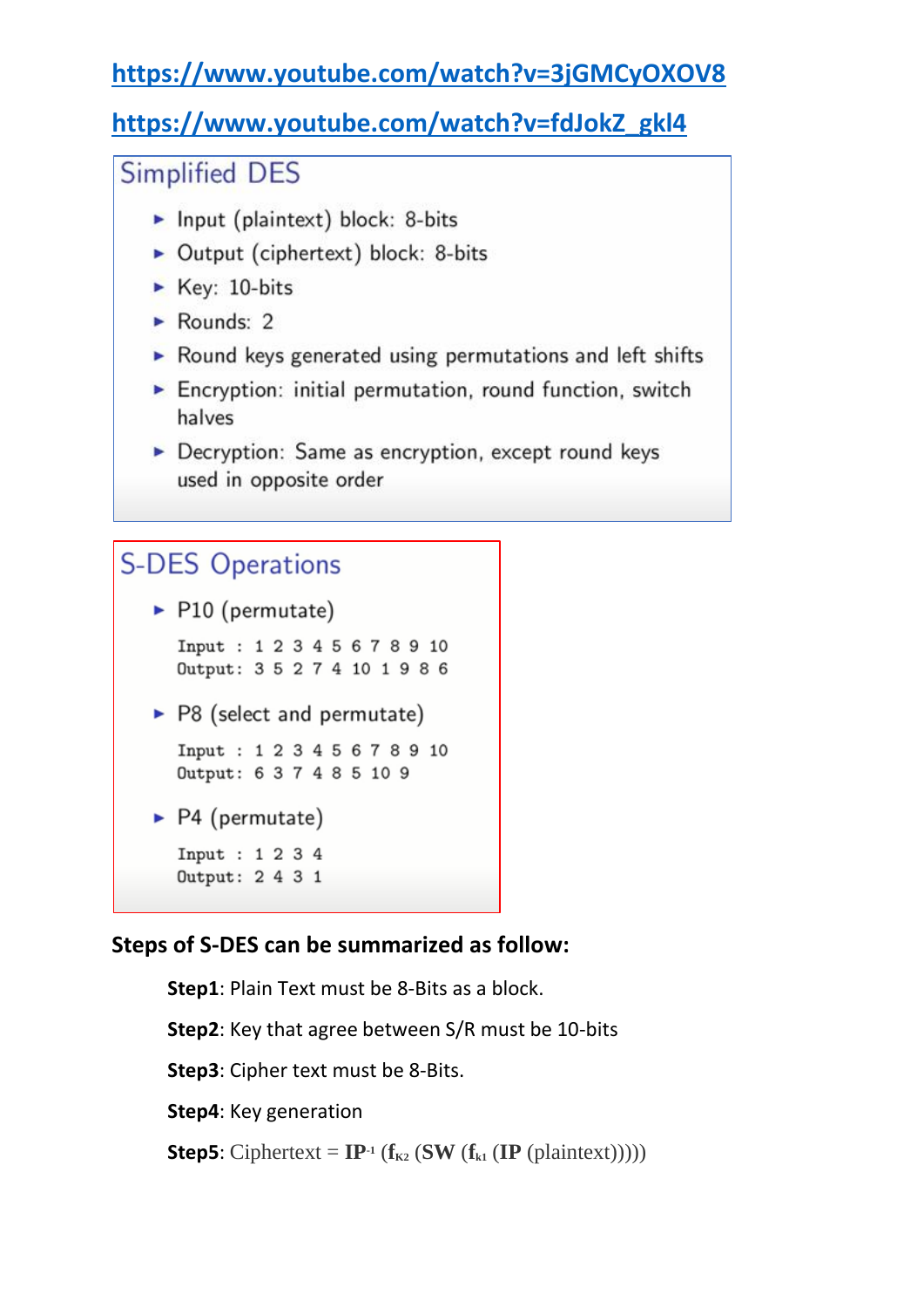## Inx=[3,5,2,7,4,10,1,9,8,6]



Key(10-Bits)=1100110010

 $K_1 = Ps$  (shift( $P_{10}$ (key)))

=P8(shift(0110001101))

=P8(1100011010)=10100001

This step (Circular-Shift Left)<<0110001101<<1100011010

| - |   |           | . .       |   | 10             |
|---|---|-----------|-----------|---|----------------|
|   |   |           |           |   |                |
| ∽ | 4 | $\bullet$ | 4 M<br>ΙU | ч | P <sub>8</sub> |
|   |   |           |           |   |                |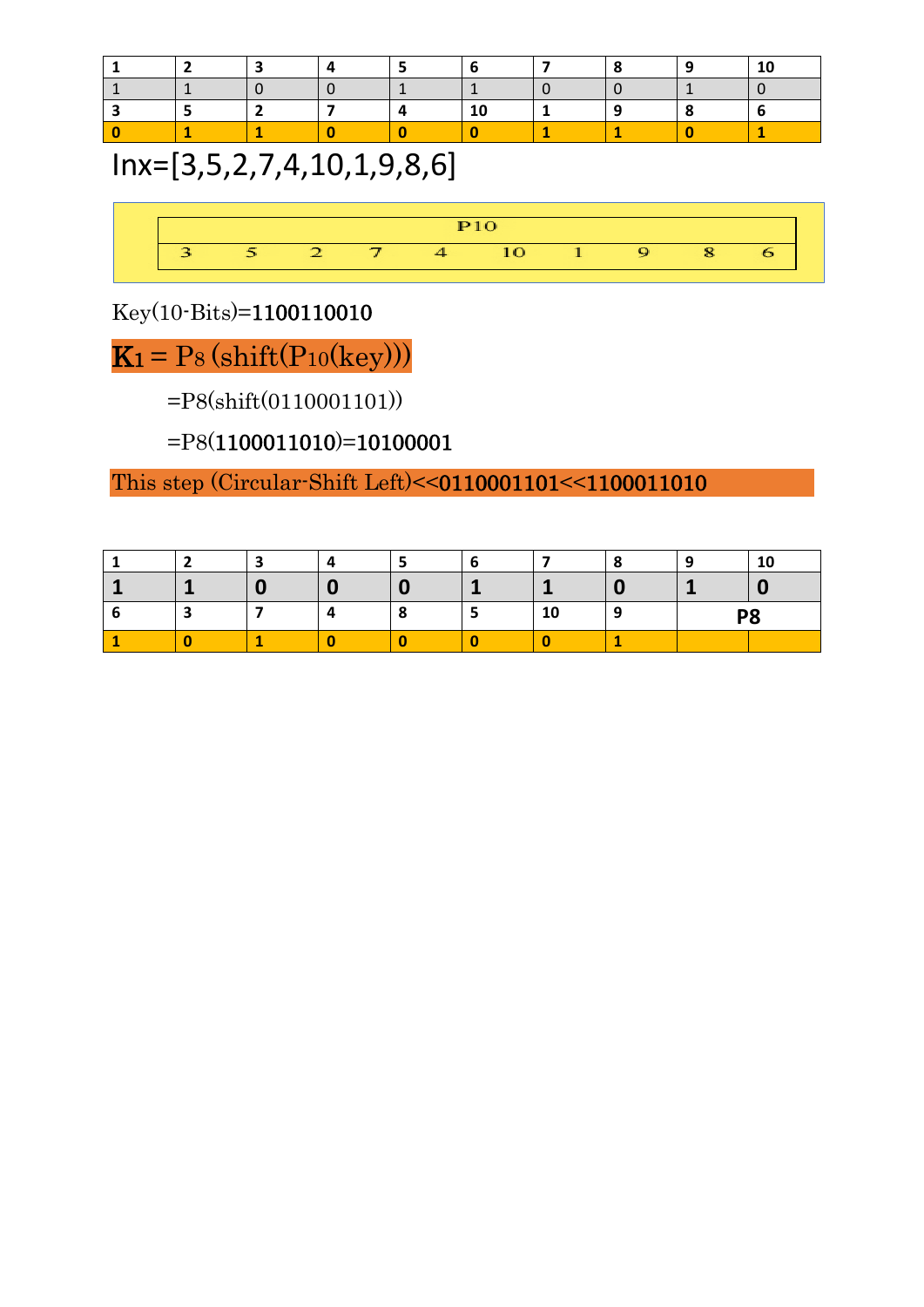Key(10-Bits)=1100110010

 $\mathbf{K}_2 = P_8 \left( \text{shift} \left( \text{Shift}(P_{10} \left( \text{key} \right) \right) \right)$ 

P10(key)= 0110001101<<1100011010<<1000110101

### K2=P8(1000110101)=10001110

|  |  |  | u |  |  |  |  |  |
|--|--|--|---|--|--|--|--|--|

# **This can be called S-DES**

# **One of the modern Methods**

# **DES-3DES- RC4-AES-etc…**

## **Encryption:**

# $Ciphertext = IP^{-1}$  ( $\mathbf{f}_{K2}$  ( $SW$  ( $\mathbf{f}_{K1}$  ( $IP$  (plaintext)))))

Encryption involves the sequential application of five functions.

### **Initial and Final Permutations**

The input to the algorithm is an 8-bit block of plaintext, which we first permute using the IP function:

|  | <b>SYSTEMS</b> |   |  |
|--|----------------|---|--|
|  |                | ພ |  |

**This retains all 8 bits of the plaintext but mixes them up.**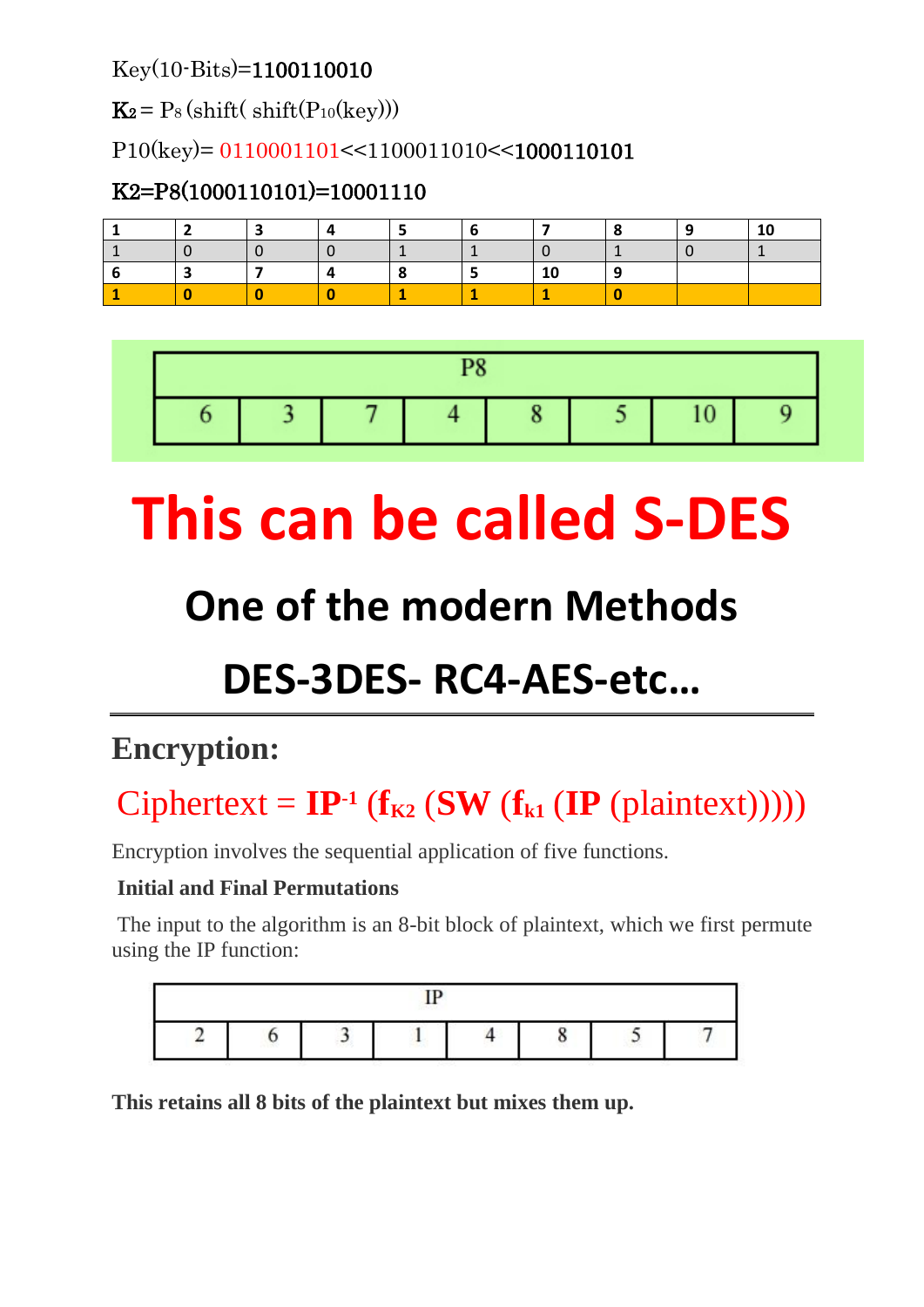## Consider the plaintext to be **11110011**.

## IP=**11010111**

|  | :5 |  |  |
|--|----|--|--|
|  |    |  |  |
|  |    |  |  |

Permuted output  $= 10111101$ 

### **At the end of the algorithm, the inverse permutation is used:**



### **The Function f<sup>k</sup>**

The most complex component of S-DES is the function  $f_k$ , which consists of a combination of permutation and substitution functions. The functions can be expressed as follows. Let L and R be the leftmost 4 bits and rightmost 4 bits of the 8-bit input to f K, and let F be a mapping (not necessarily one to one) from 4-bit strings to 4-bit strings. Then we let

# **Fk# =(L XOR F(R XOR SK),R)**

## **Example: L and R ( Right and Left of BITS)**

## **Let** (**IP** (plaintext)=**10111101**

Let K1=(**10111101**) and

Suppose **F(1101,SK)** and (**SK=4132**)=**1110 (this 4 bits).**

**Therefore:**

**Fk1=(1011 XOR 1110,1101)**

**=(01011101)**

**3 The Switch Function**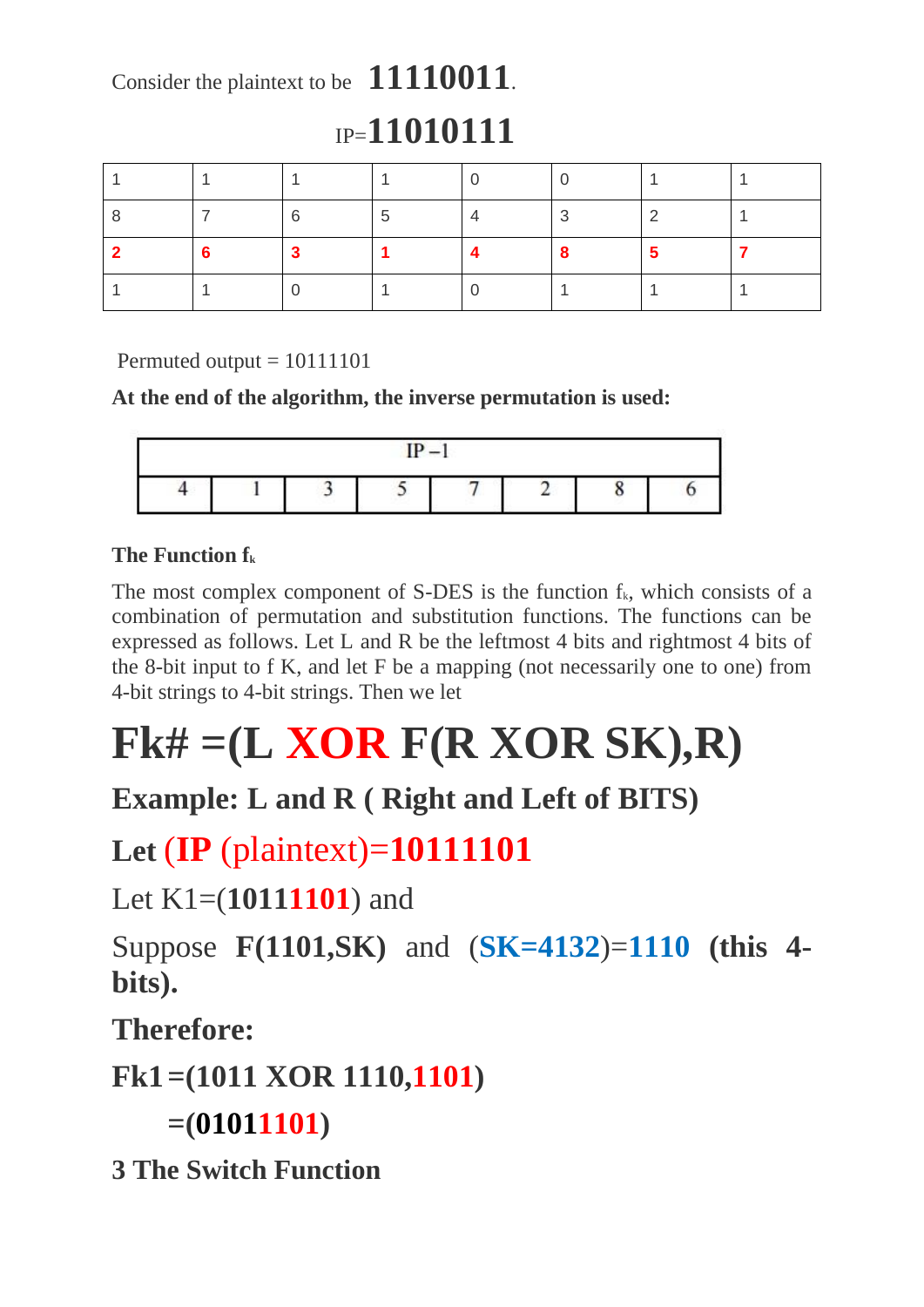The function f K only alters the leftmost 4 bits of the input. The switch function (SW) interchanges the left and right 4 bits

Example:

# **=SW (01011101)= (11010101) Fk2=(11010101) and SK=4132 Fk2 =(L XOR F(R,SK),R) Fk2 =(1101 XOR F(0101,4132),0101) Fk2 =(1101 XOR 0110,0101) Fk2 =(10110101) 8-bits IP-1=01110011**

**Therefore the ciphertext="01110011"**

|  | $\mathbf{m}$ | - |  |  |
|--|--------------|---|--|--|
|  |              |   |  |  |

**Decryption:**

 $Plaintext = IP-1$  (FK1(SW(FK2) (IP(Ciphertext))))

[https://www.brainkart.com/article/Simplified-Data-Encryption-Standard-\(S-DES\)\\_8343/](https://www.brainkart.com/article/Simplified-Data-Encryption-Standard-(S-DES)_8343/) <https://codebeautify.org/string-binary-converter>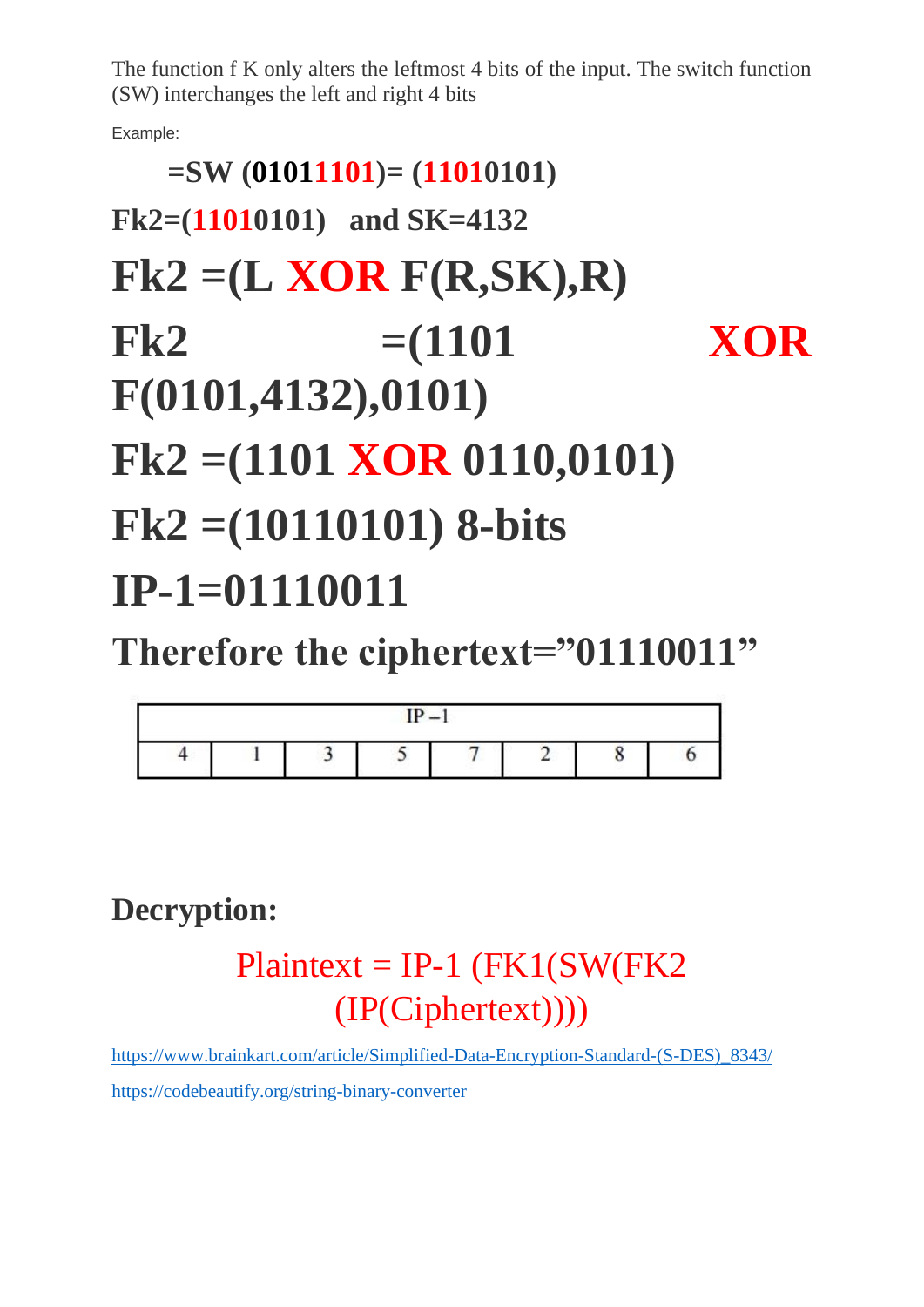## **Simplified Data Encryption Standard Key Generation**

- Difficulty Level : [Medium](https://www.geeksforgeeks.org/medium/)
- Last Updated : 27 Sep, 2021

Simplified Data Encryption Standard (S-DES) is a simple version of the [DES](https://www.geeksforgeeks.org/data-encryption-standard-des-set-1/) [Algorithm.](https://www.geeksforgeeks.org/data-encryption-standard-des-set-1/) It is similar to the [DES](https://www.geeksforgeeks.org/des-full-form/) algorithm but is a smaller algorithm and has fewer parameters than DES. It was made for educational purposes so that understanding DES would become simpler. It is a block cipher that takes a block of plain text and converts it into ciphertext. It takes a block of 8 bit.

It is a symmetric key cipher i.e. they use the same key for both encryption and decryption. In this article, we are going to demonstrate key generation for s-des encryption and decryption algorithm. We take a random 10-bit key and produce two 8-bit keys which will be used for encryption and decryption.

**Key Generation Concept:** In the key generation algorithm, we accept the 10-bit key and convert it into two 8 bit keys. This key is shared between both sender and receiver.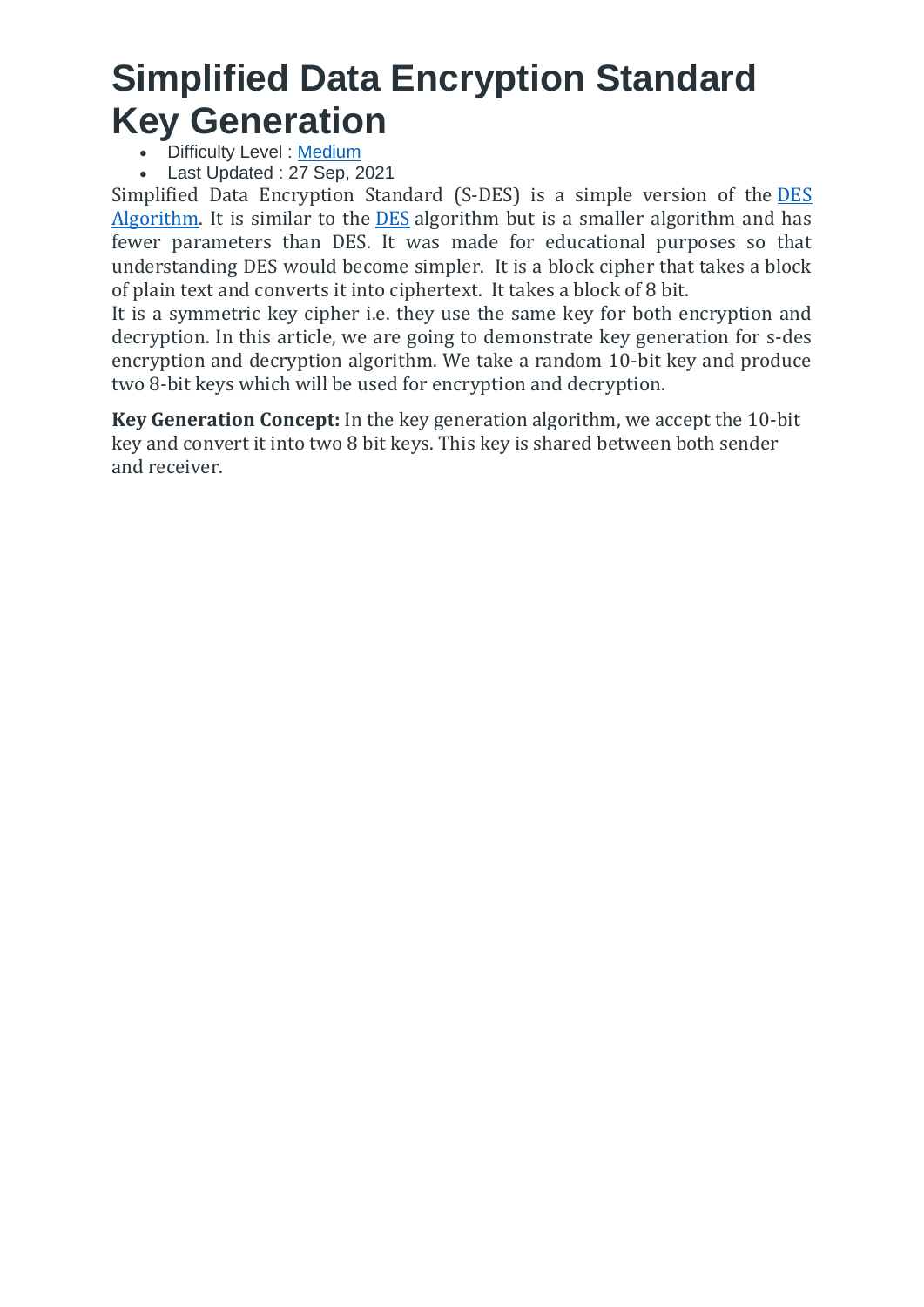

**In the key generation, we use three functions: 1. Permutation P10**



**2. Permutation P8**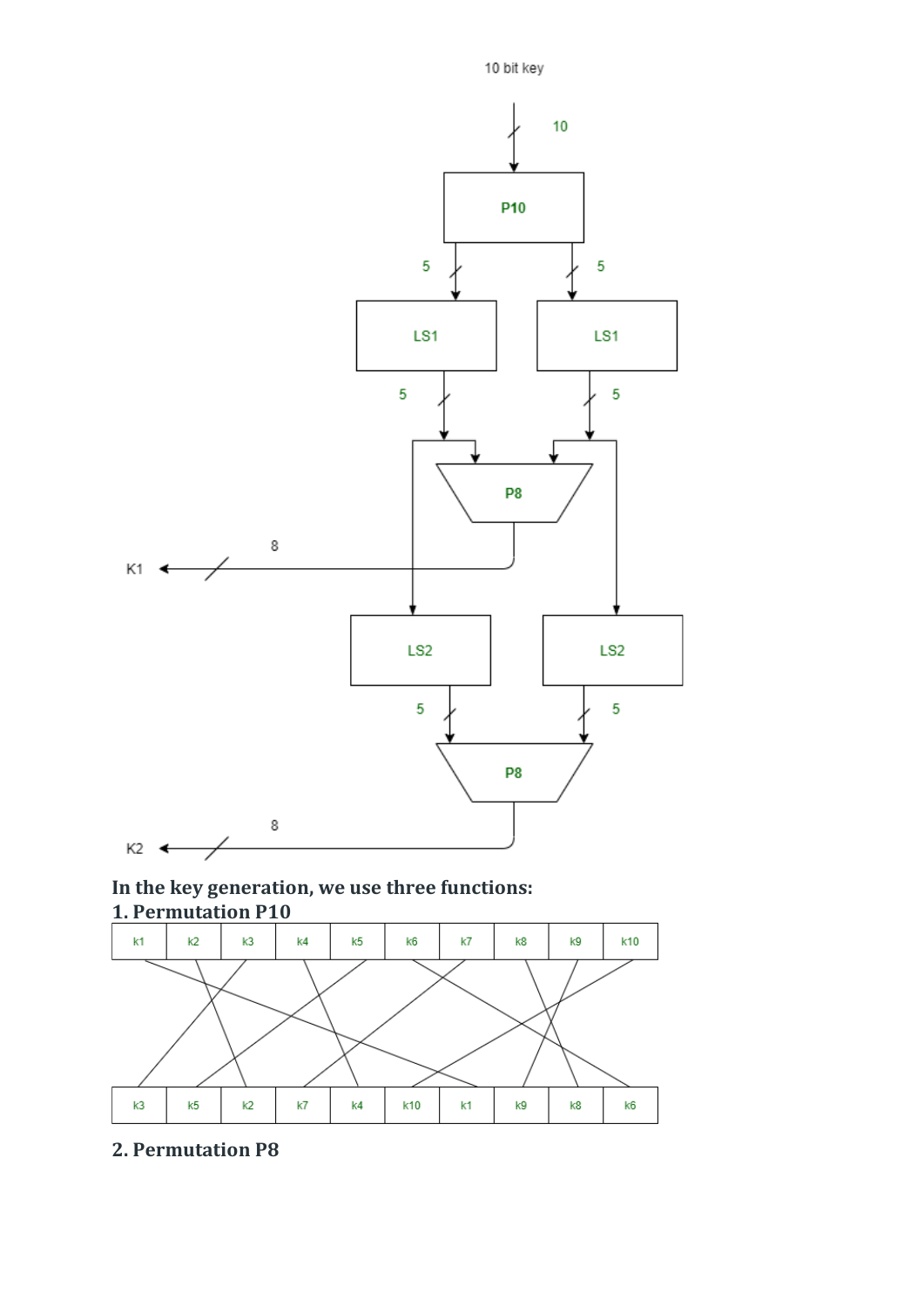





**Step 1:** We accepted a 10-bit key and permuted the bits by putting them in the P10 table.

Key = 1 0 1 0 0 0 0 0 1 0

(k1, k2, k3, k4, k5, k6, k7, k8, k9, k10) = (1, 0, 1, 0, 0, 0, 0, 0, 1, 0)

P10 Permutation is: P10(k1, k2, k3, k4, k5, k6, k7, k8, k9, k10) = (k3, k5, k2, k7, k4, k10, k1, k9, k8, k6)

After P10, we get 1 0 0 0 0 0 1 1 0 0

**Step 2:** We divide the key into 2 halves of 5-bit each. l=1 0 0 0 0, r=0 1 1 0 0

**Step 3:** Now we apply one bit left-shift on each key.  $1 = 0 0 0 0 1, r = 1 1 0 0 0$ 

**Step 4:** Combine both keys after step 3 and permute the bits by putting them in the P8 table. The output of the given table is the first key K1. After LS-1 combined, we get 0 0 0 0 1 1 1 0 0 0

P8 permutation is: P8(k1, k2, k3, k4, k5, k6, k7, k8, k9, k10) = (k6, k3, k7, k4, k8, k5, k10, k9)

After P8, we get Key-1 : 1 0 1 0 0 1 0 0

**Step 5:** The output obtained from step 3 i.e. 2 halves after one bit left shift should again undergo the process of two-bit left shift. Step 3 output -  $1 = 0 0 0 0 1$ ,  $r = 1 1 0 0 0$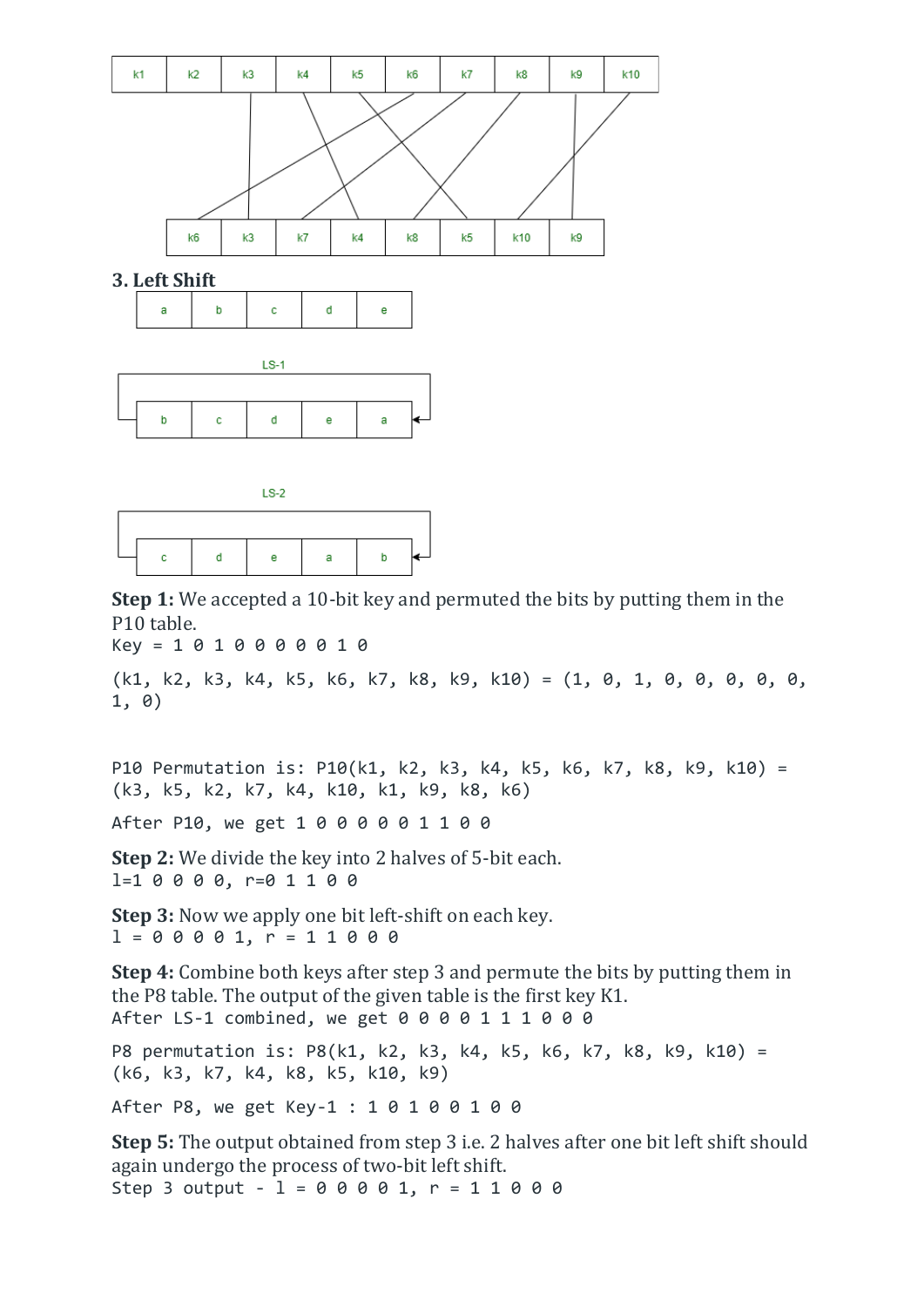After two bit shift -  $1 = 0 0 1 0 0$ ,  $r = 0 0 0 1 1$ 

**Step 6:** Combine the 2 halves obtained from step 5 and permute them by putting them in the P8 table. The output of the given table is the second key K2. After LS-2 combined =  $0\ 0\ 1\ 0\ 0\ 0\ 0\ 1\ 1$ 

P8 permutation is: P8(k1, k2, k3, k4, k5, k6, k7, k8, k9, k10) = (k6, k3, k7, k4, k8, k5, k10, k9) After P8, we get Key-2 : 0 1 0 0 0 0 1 1

### **Final Output:**

Key-1 is: 1 0 1 0 0 1 0 0

Key-2 is: 0 1 0 0 0 0 1 1

# **SDES Ciphering:**

**Components :**

S-DES encryption involves four functions – **1. Initial permutation(IP) –**



### **2. Complex function (fk) –**

It is the combination of permutation and substitution functions. The below image represents a round of encryption and decryption. This round is repeated twice in each encryption and decryption.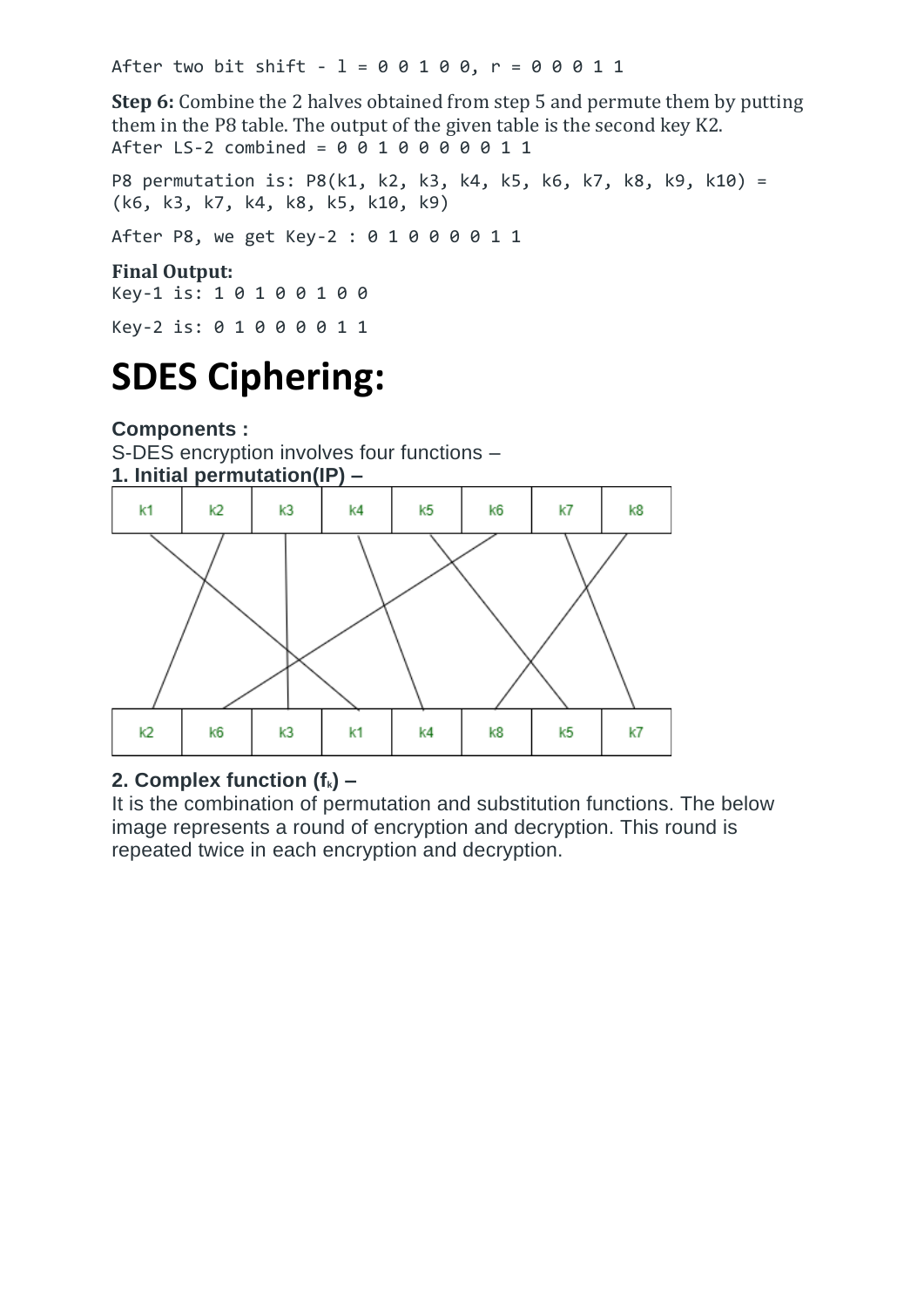

Components in  $f_k$  are  $$ **a. Expanded Permutation (EP) –** It takes a 4-bit input and converts it into an 8-bit output.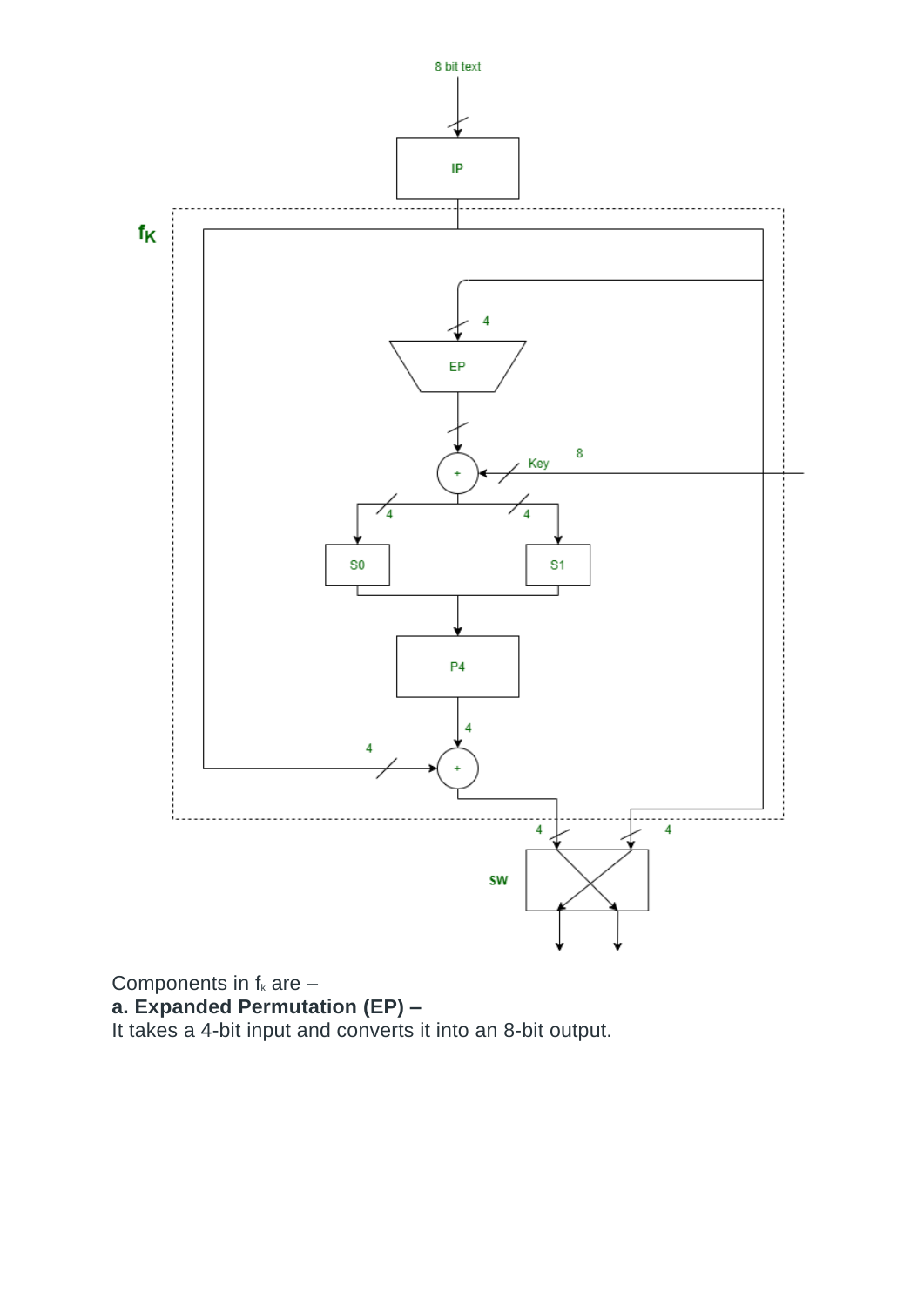

### **b. S-boxes (S0 and S1) –**

It is a basic component of a symmetric key algorithm that performs substitution.

| S <sub>0</sub> |   |   |   |  |  |  |  |  |
|----------------|---|---|---|--|--|--|--|--|
|                |   | 3 | 2 |  |  |  |  |  |
| -3             | 2 |   | 0 |  |  |  |  |  |
| 0              | 2 |   | 3 |  |  |  |  |  |
| 3              |   | 3 | 2 |  |  |  |  |  |

| S <sub>1</sub> |   |                |   |  |  |  |  |  |
|----------------|---|----------------|---|--|--|--|--|--|
| 0              |   | $\overline{2}$ | 3 |  |  |  |  |  |
| 2              | 0 |                | 3 |  |  |  |  |  |
| 3              | 0 |                | 0 |  |  |  |  |  |
| 2              |   | 0              | з |  |  |  |  |  |

### **c. Permutation P4 –**



**3. Switch (SW) –**



**4. Inverse of Initial Permutation (IP-1 ) –**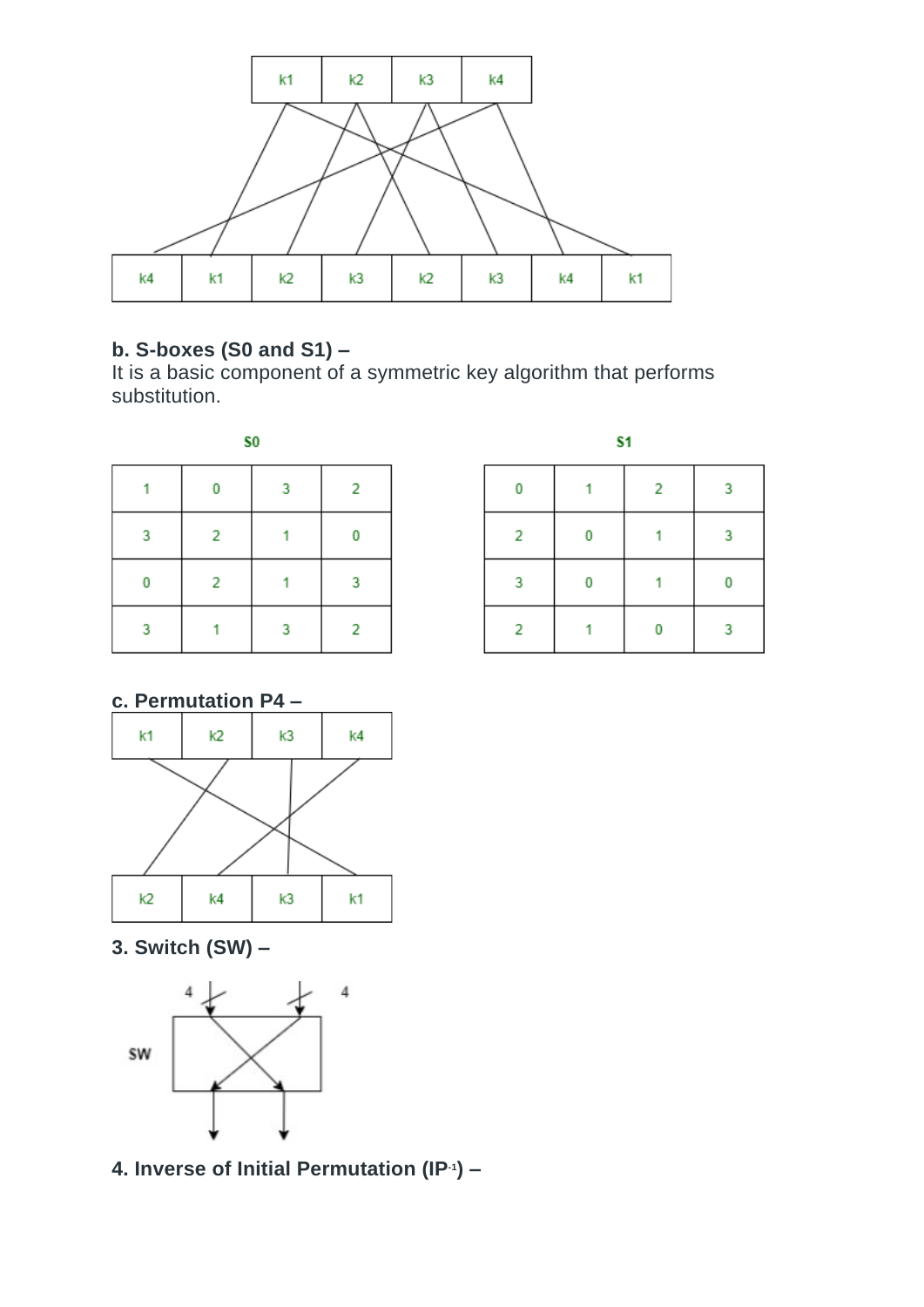

### **First**, **we need to generate 2 keys before encryption.**

Consider, the entered 10-bit key is - 1 0 1 0 0 0 0 0 1 0

Therefore,

Key-1 is - 1 0 1 0 0 1 0 0

Key-2 is - 0 1 0 0 0 0 1 1

*Encryption –*

Entered 8-bit plaintext is - 1 0 0 1 0 1 1 1

### **Step-1:**

We perform initial permutation on our 8-bit plain text using the IP table. The initial permutation is defined as –

IP(k1, k2, k3, k4, k5, k6, k7, k8) = (k2, k6, k3, k1, k4, k8, k5, k7)

After ip = 0 1 0 1 1 1 0 1

#### **Step-2:**

After the initial permutation, we get an 8-bit block of text which we divide into 2 halves of 4 bit each.

 $1 = 0 1 0 1$  and  $r = 1 1 0 1$ 

On the right half, we perform expanded permutation using EP table which converts 4 bits into 8 bits. Expand permutation is defined as –

 $EP(k1, k2, k3, k4) = (k4, k1, k2, k3, k2, k3, k4, k1)$ 

After ep = 1 1 1 0 1 0 1 1

We perform XOR operation using the first key K1 with the output of expanded permutation.

Key-1 is - 1 0 1 0 0 1 0 0

(1 0 1 0 0 1 0 0) XOR (1 1 1 0 1 0 1 1) = 0 1 0 0 1 1 1 1

After XOR operation with 1st Key =  $0$  1 0 0 1 1 1 1

Again we divide the output of XOR into 2 halves of 4 bit each.

 $1 = 0 1 0 0$  and  $r = 1 1 1 1$ 

We take the first and fourth bit as row and the second and third bit as a column for our S boxes.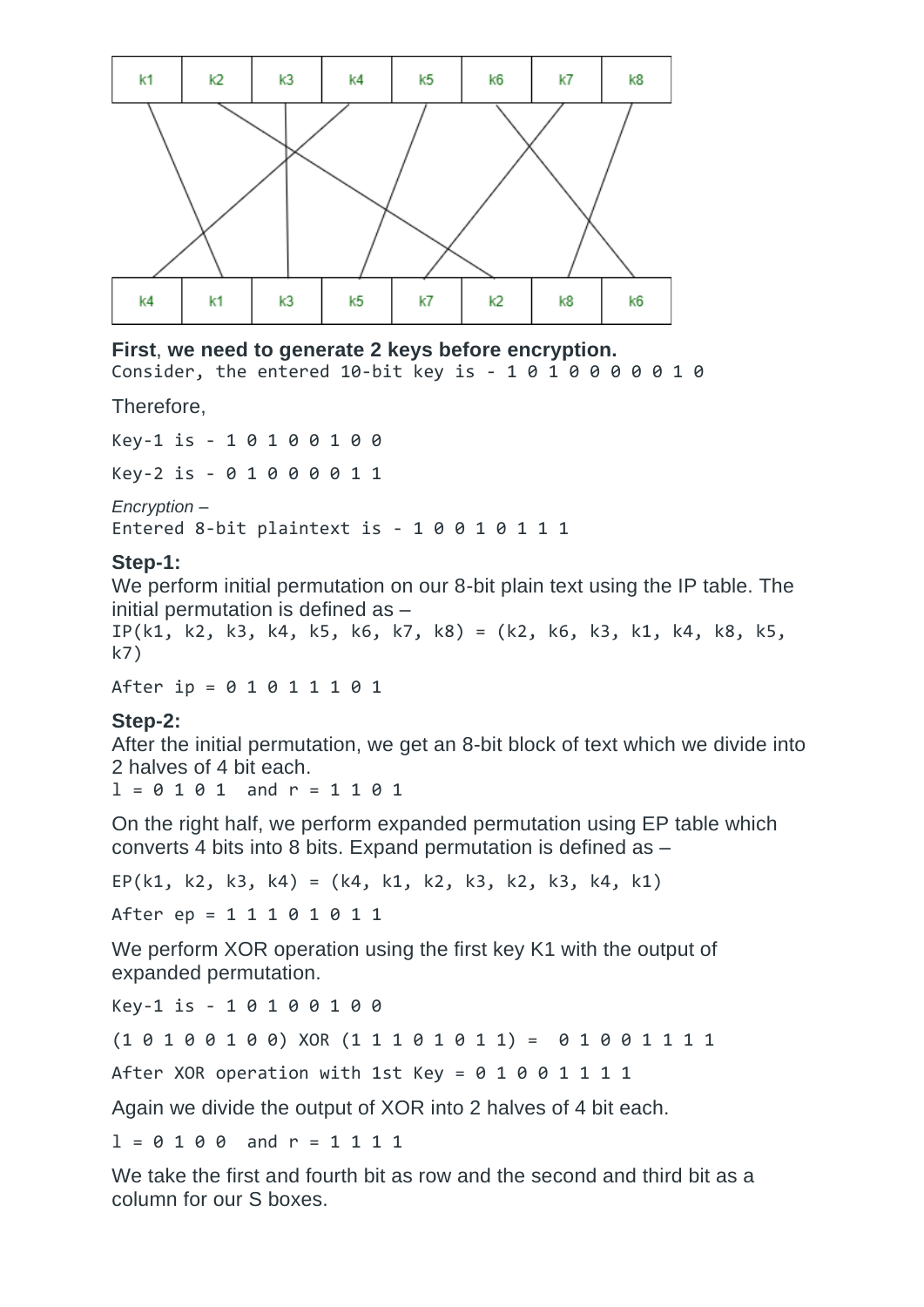$S0 = [1, 0, 3, 2]$  3,2,1,0 0,2,1,3 3,1,3,2]  $S1 = [0,1,2,3]$  2,0,1,3 3,0,1,0 2,1,0,3] For  $1 = 0 1 0 0$  $row = 00 = 0$ , column =  $10 = 2$  $S0 = 3 = 11$ For  $r = 1 1 1 1$  $row = 11 = 3$ , column =  $11 = 3$  $S1 = 3 = 11$ 

After first S-Boxes combining S0 and S1 = 1 1 1 1

S boxes gives a 2-bit output which we combine to get 4 bits and then perform permutation using the P4 table. P4 is defined as –

P4(k1, k2, k3, k4) = (k2, k4, k3, k1)

After P4 = 1 1 1 1

We XOR the output of the P4 table with the left half of the initial permutation table i.e. IP table.

 $(0 1 0 1)$  XOR  $(1 1 1 1) = 1 0 1 0$ 

After XOR operation with left nibble of after ip =  $1 \ 0 \ 1 \ 0$ 

We combine both halves i.e. right half of initial permutation and output of ip.

Combine 1 1 0 1 and 1 0 1 0

After combine = 1 0 1 0 1 1 0 1

#### **Step-3:**

Now, divide the output into two halves of 4 bit each. Combine them again, but now the left part should become right and the right part should become left.

After step 3 = 1 1 0 1 1 0 1 0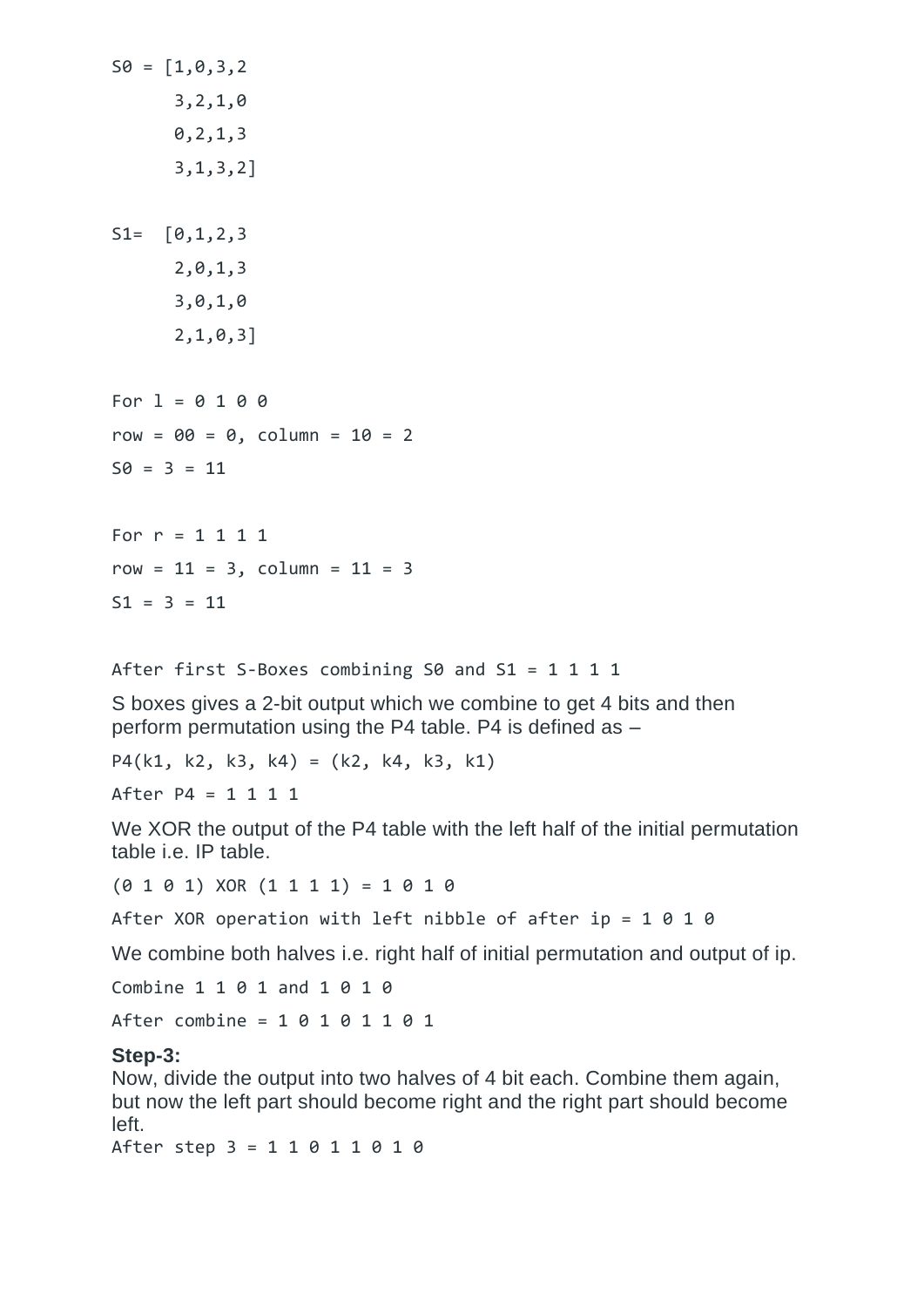#### **Step-4:**

```
Again perform step 2, but this time while doing XOR operation after 
expanded permutation use key 2 instead of key 1.
Expand permutation is defined as - 4 1 2 3 2 3 4 1
After second ep = 0 1 0 1 0 1 0 1After XOR operation with 2nd Key = 0 0 0 1 0 1 1 0After second S-Boxes = 1 1 1 1
P4 is defined as - 2 4 3 1
After P4 = 1 1 1 1
After XOR operation with left nibble of after first part = 0 0 1 0After second part = 0 0 1 0 1 0 1 01 = 1 1 0 1 and r = 1 0 1 0On the right half, we perform expanded permutation using EP table which 
converts 4 bits into 8 bits. Expand permutation is defined as –
EP(k1, k2, k3, k4) = (k4, k1, k2, k3, k2, k3, k4, k1)After second ep = 0 1 0 1 0 1 0 1We perform XOR operation using second key K2 with the output of 
expanded permutation.
Key-2 is - 0 1 0 0 0 0 1 1
(0 1 0 0 0 0 1 1) XOR (0 1 0 1 0 1 0 1) = 0 0 0 1 0 1 1 0
After XOR operation with 2nd Key = 0 0 0 1 0 1 1 0Again we divide the output of XOR into 2 halves of 4 bit each.
1 = 0001 and r = 0110We take the first and fourth bit as row and the second and third bit as a 
column for our S boxes.
S0 = [1, 0, 3, 2] 3,2,1,0
       0,2,1,3
```
 $S1 = [0,1,2,3]$  2,0,1,3 3,0,1,0 2,1,0,3]

3,1,3,2]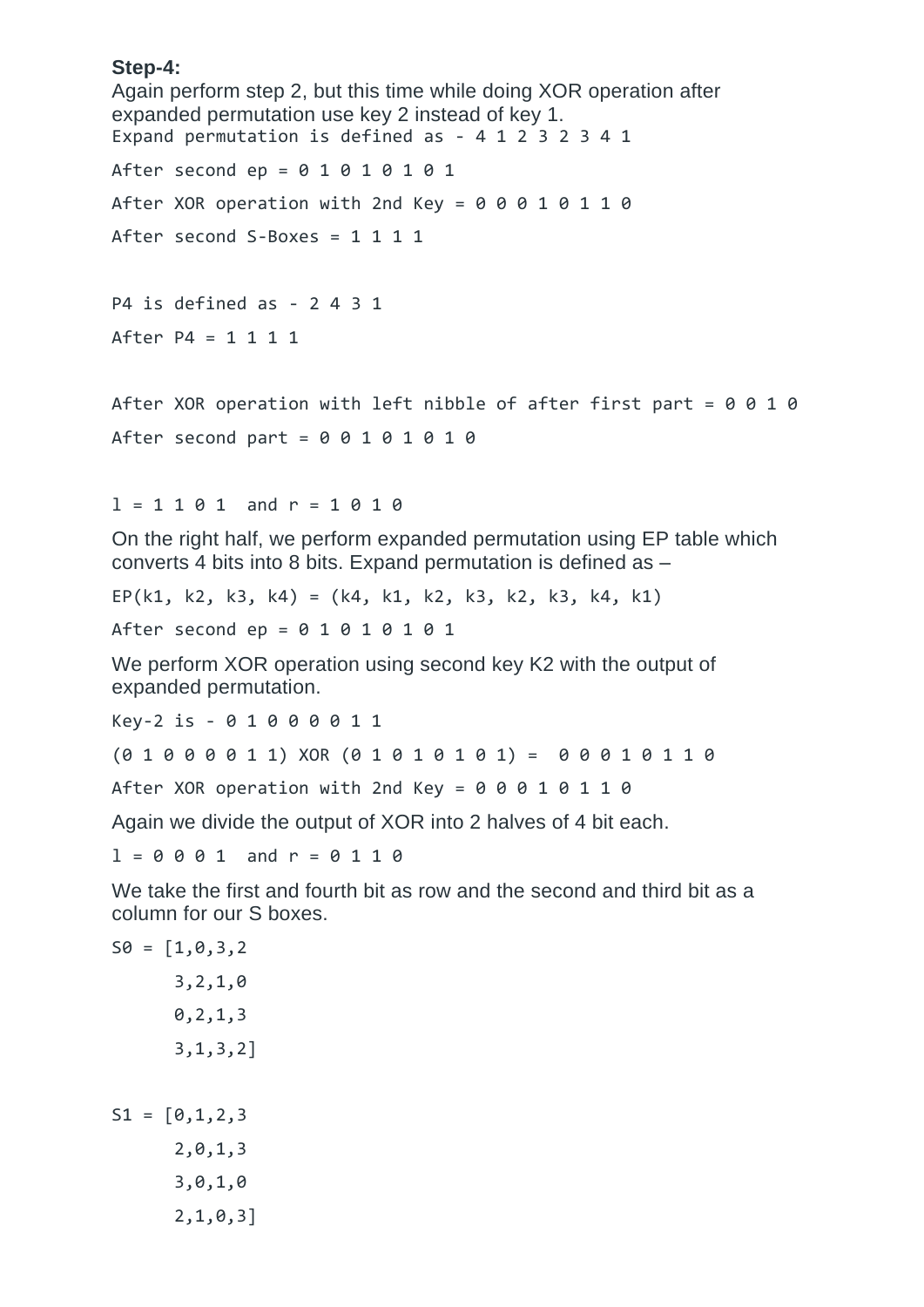For  $1 = 0 0 0 1$  $row = 01 = 1$ , column =  $00 = 0$  $S0 = 3 = 11$ For  $r = 0 1 1 0$  $row = 00 = 0$ , column =  $11 = 3$  $S1 = 3 = 11$ 

```
After first S-Boxes combining S0 and S1 = 1 1 1 1 1
```
S boxes gives a 2-bit output which we combine to get 4 bits and then perform permutation using the P4 table. P4 is defined as –

```
P4(k1, k2, k3, k4) = (k2, k4, k3, k1)
```
After P4 = 1 1 1 1

We XOR the output of the P4 table with the left half of the initial permutation table i.e. IP table.

 $(1 1 0 1)$  XOR  $(1 1 1 1) = 0 0 1 0$ 

After XOR operation with left nibble of after first part =  $0 0 1 0$ 

We combine both halves i.e. right half of initial permutation and output of ip.

Combine 1 0 1 0 and 0 0 1 0

After combine = 0 0 1 0 1 0 1 0

After second part =  $0 0 1 0 1 0 1 0$ 

#### **Step-5:**

Perform inverse initial permutation. The output of this table is the cipher text of 8 bit.

Output of step 4 : 0 0 1 0 1 0 1 0

Inverse Initial permutation is defined as –

IP-1(k1, k2, k3, k4, k5, k6, k7, k8) = (k4, k1, k3, k5, k7, k2, k8, k6)

### **8-bit Cipher Text will be = 0 0 1 1 1 0 0 0**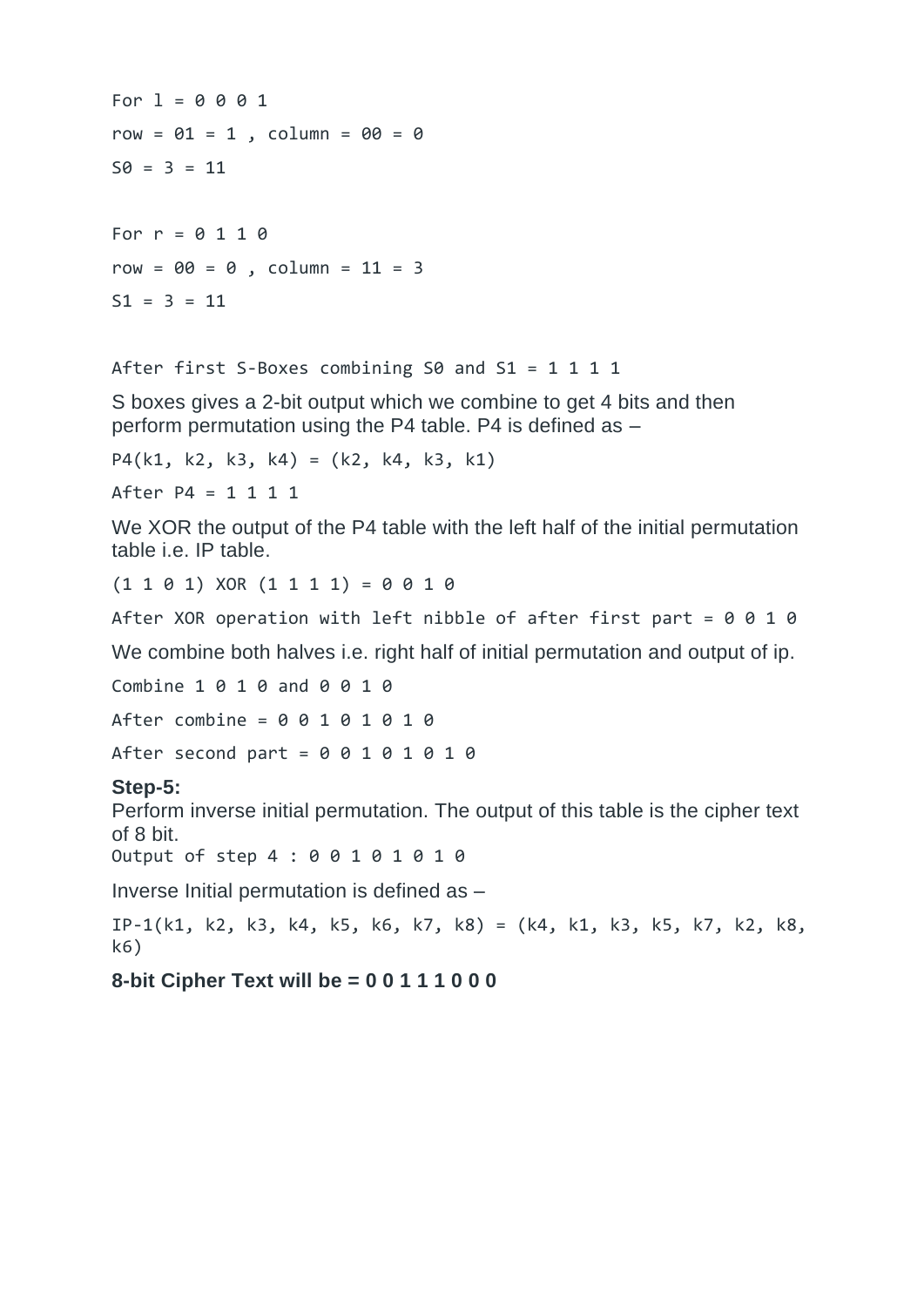# **Public Key Cryptography (RSA)**

## **Key generation**:

1.Choose P,Q. 2.Compute N=P X Q. 3. Compute Euler(N) =  $(P-1)X(Q-1)$ . 4.Choose (e) where: a.  $1 < e < Euler(N)$ .  $b. GCD(e, Euler(N)=1.$ 5.Calculate (d): a.  $dXe=$ ??mod Euler(N)=1 6.the generated KEYS: a.KU (e,N). b.KR (d,N). Encryption:  $C = M^e$  MOD N.

Decryption: M=C<sup>d</sup> MOD N.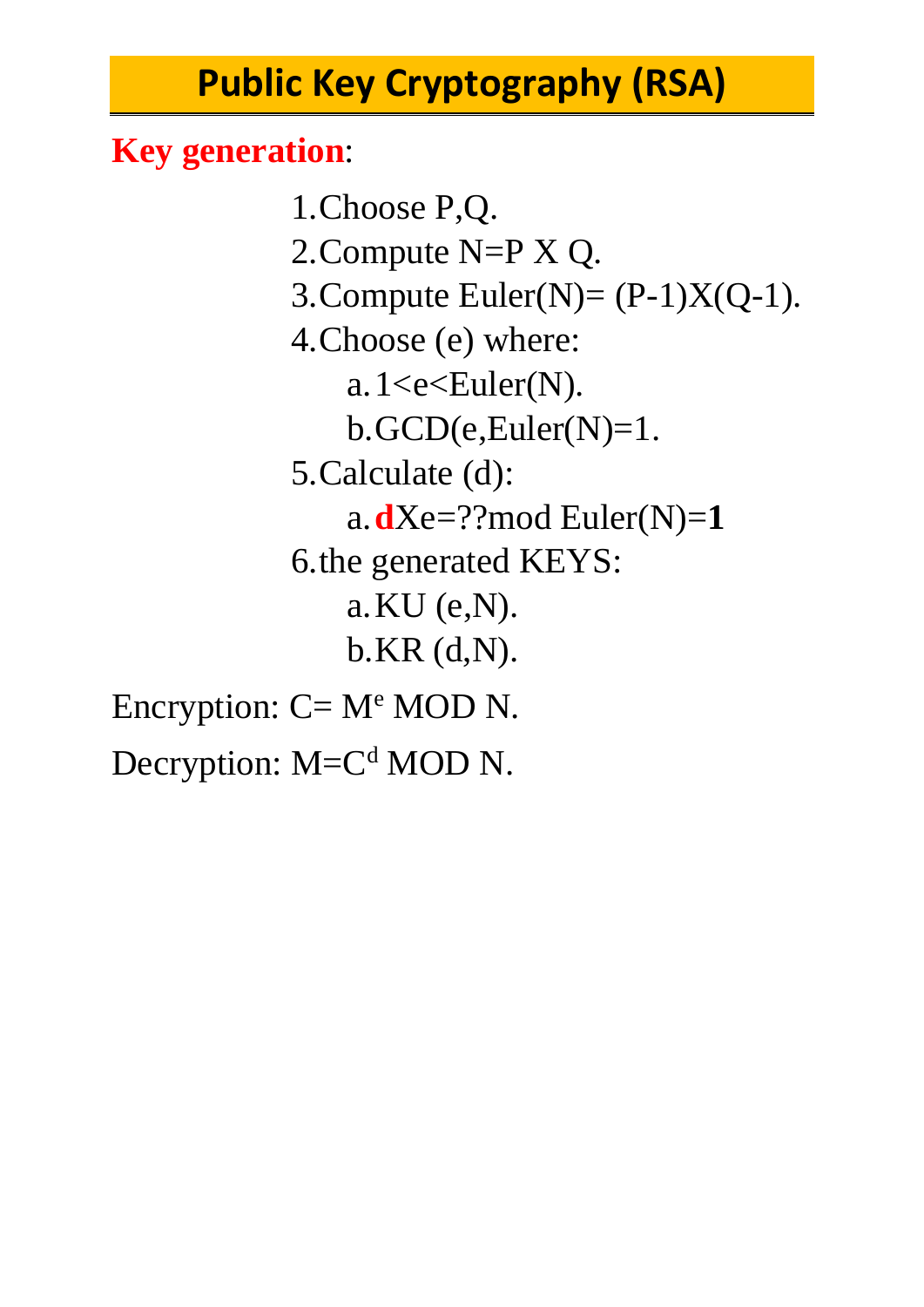## **Example:**

**Let P=19 and Q=23.**

**N=P X Q= 437.**

**Euler (N)= (P-1) X (Q-1)= 18X22=396**

**Choose e 1<e<396 and GCD (e,Euler)=1**

**e=13, accepted**

Calc. d where  $e$  **X** d=?? Mod Euler(N)=1

 **:Noteقوة خوارزمية ال RSA هي في عدم القدرة على توقع الرقم المختار ضمن مدى األرقام، وكذلك سرية واحتمالية الرقم الذي يحقق معكوس القسمة.**

**تبدا بسلسلة مكونة من 10 ارقام** 

**انت تختار ال e بضوء ارقام محددة وفق شروط ) 4 فقط( على سبيل المثال.** 

**انت يجب ان تحسب ال d بضوء شروط معكوس القسمة وهنا يؤثر اختيار ال e بالتأكيد على حساب ال d.**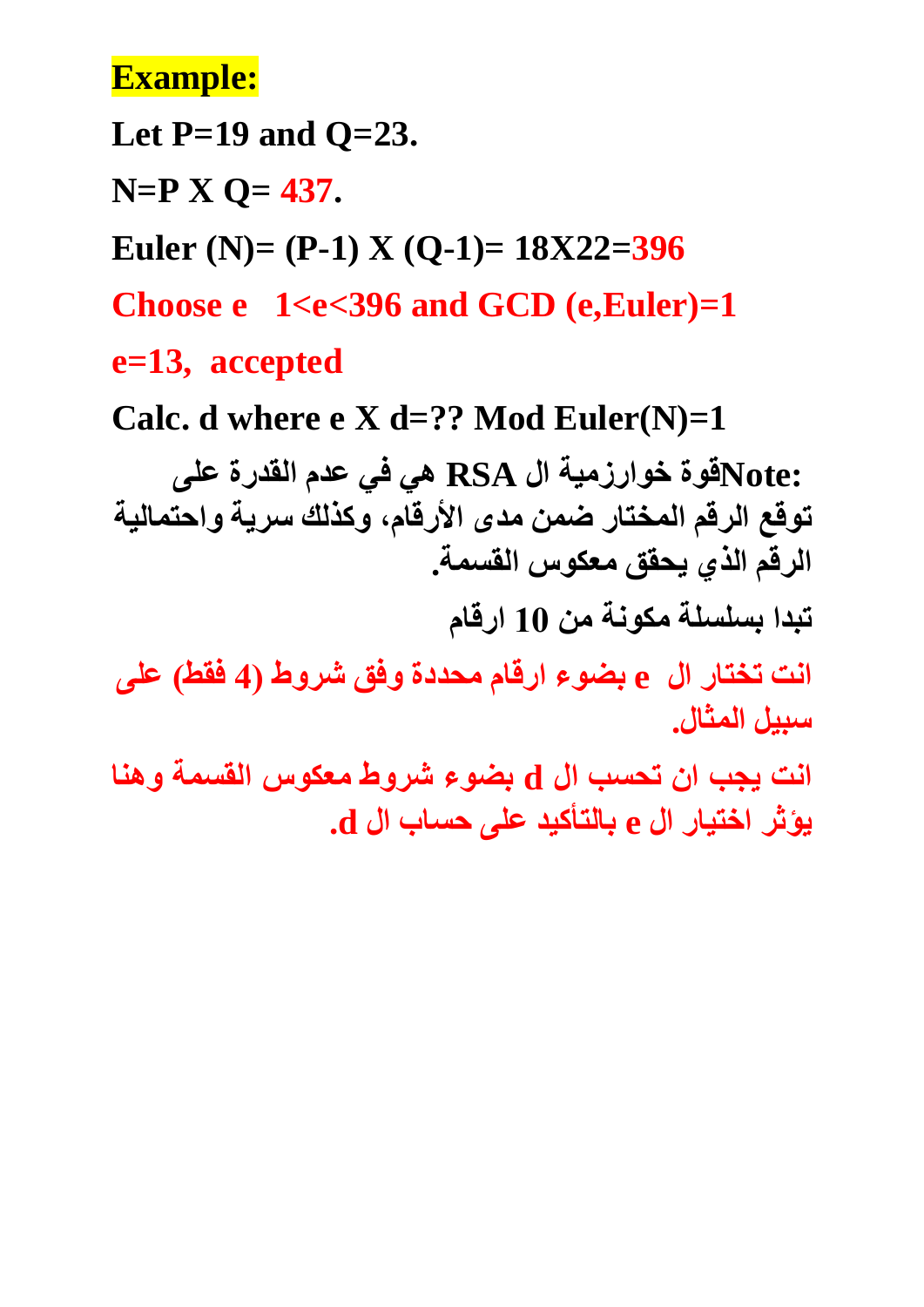## **Public static int computeD (int e; int eulern)**

**Int d=1;**

## **Repeat**

## **Modv= ((eXd)mod eulern;**

 **If (Modv==1) return (d) else** 

**d=d+1;**

**Until (Modv==1)**

**}** 

**{**

**[http://umaranis.com/rsa\\_calculator\\_demo.html](http://umaranis.com/rsa_calculator_demo.html)**

**[https://www.cs.drexel.edu/~jpopyack/Courses/CSP/Fa17/notes/10.1\\_Cryptography/RSAWorksheetv4e.ht](https://www.cs.drexel.edu/~jpopyack/Courses/CSP/Fa17/notes/10.1_Cryptography/RSAWorksheetv4e.html) [ml](https://www.cs.drexel.edu/~jpopyack/Courses/CSP/Fa17/notes/10.1_Cryptography/RSAWorksheetv4e.html)**

**<https://encryption-calc.herokuapp.com/>**

**<http://www.steyrerbrains.at/math/rsa.html>**